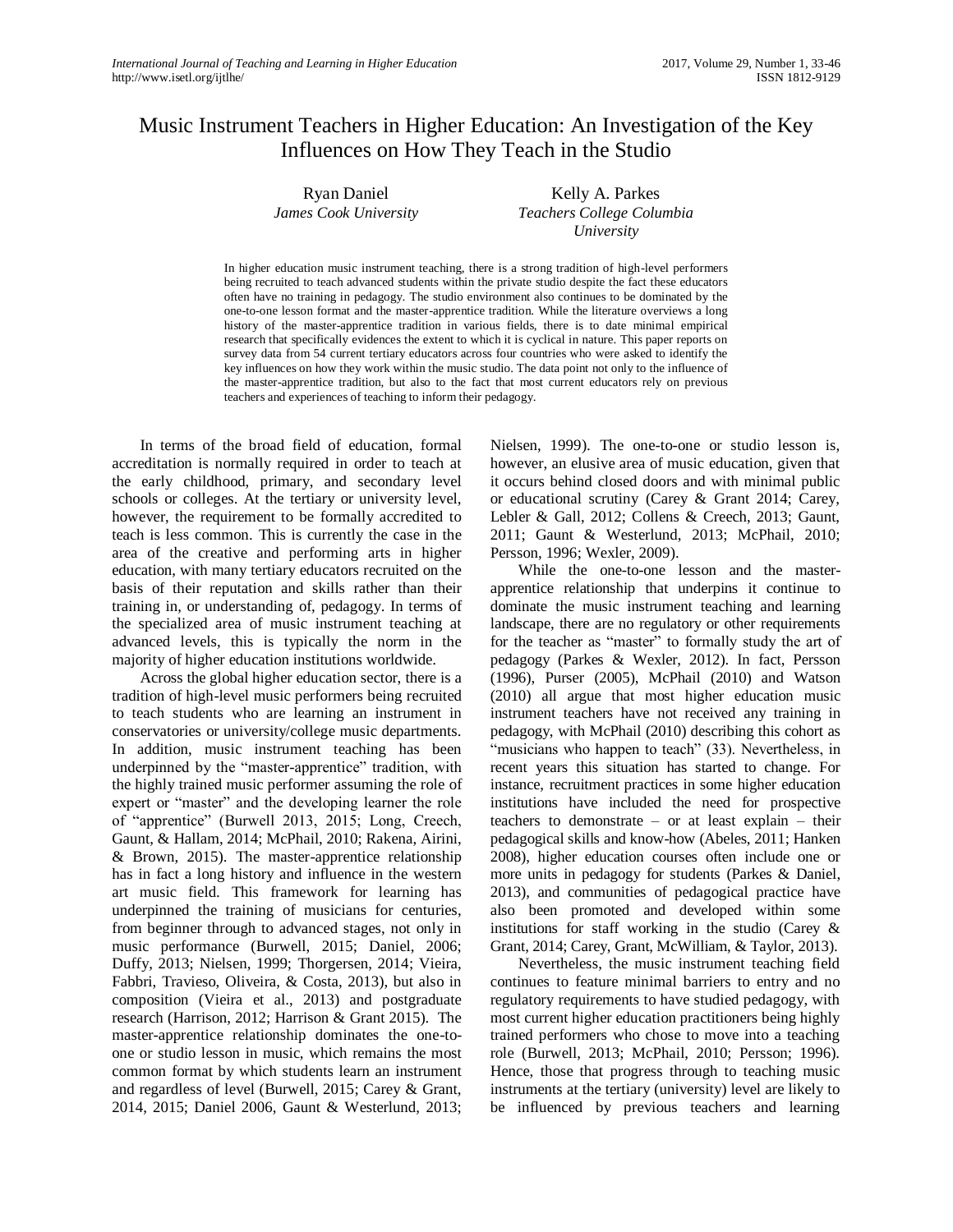experiences, thereby perpetuating the master-apprentice cycle, a view which continues to be referenced in recent literature (Carey & Grant, 2014; Harrison & Grant, 2015; Juntunen, 2014; Parkes & Daniel, 2013).

### **Literature Review**

The one-to-one lesson has, in recent years, attracted significant research attention and focus (Burwell, 2015; Carey & Grant, 2015; Carey et al., 2012; Gaunt, 2011; Perkins, 2013). This has, to some extent, been due to its elusive nature, the difficulties in evidencing the specific educational outcomes that occur within this format for learning, as well as the growing need to justify its very high cost to the institution in an increasingly pressured funding environment (Carey et al., 2013; Carey & Grant 2015; Grant, 2013). More specifically, Carey and colleagues (2013) describe how "the case for arguing the quality of pedagogical practices in the conservatoire [can] no longer rely on the untested but widely held assumption that greater performer – the "maestro performer" – would be *ipso facto* "the maestro teacher" (149). In recent years there have been numerous studies that analyze the interactions that occur within the studio lesson, be this through video analysis, observation, surveys, or interviews (for example Burwell, 2015; Daniel, 2006; Henninger, Flowers, & Councill, 2006; Juntunen, 2014; McPhail, 2010; Nielsen, 1999, 2006). There is, however, a lack of research that specifically explores the views of current higher education music instrument teachers in terms of what they describe as the key influences that reinforce their work in the studio.

The notion of the master-apprentice relationship playing a key role in the studio setting in music has been acknowledged and considered by a number of authors in recent years. For example, in exploring practices at one music conservatoire in Scandinavia, Nielsen (1999) engaged in an in-depth theorization and analysis of apprenticeship on the basis of Lave and Wenger's (1991) theory of situated learning and the community of practice that is common to these types of institutions. In foregrounding his research, Nielsen (1999) refers to the tradition in music where current teachers have learned from previous great teachers, describing how the master serves "as a role model … [and] as a source of identification" (105), with students typically engaging in imitation of the master's demonstrations or actions. Similarly to Nielsen (1999), Burwell (2013, 2015) and Johansson (2012, 2013) refer to demonstration and imitation as being frequent in the studio and a key influence on how teaching and learning take place. On the other hand however, Burwell (2015) describes how the master-apprentice relationship "gives rise to a paradox: that the development of critical or evaluative thinking would seem to conflict with the trust and authority essential to success" (10-11). McPhail (2010), Johansson (2013), Thorgersen (2014) and Long and colleagues (2014) agree, the latter describing how critics of the masterapprentice learning model "argue that independent learning, interaction, and creativity are stifled" (176).

The master-apprentice relationship is not unique to music, given it has a history and application in such diverse areas of practice including design (Bender & Vredevoogd, 2006; Ghassan, Diels, & Barrett, 2014), creative writing (House, 2015), crafts (Calvert, 2014), cuisine (Stierand, 2014), sciences (Dysthe, 2002; Lam & De Campos, 2014), visual arts (Simonton, 1984), higher degree research supervision (Frankland, 1999), medicine (de Vries et al., 2015; Van Bodegom, Hafkamp, & Westendorp, 2013,) and tailoring (Lave, 1982). The master-apprentice tradition and process is also cyclical, for example Lave (1982) refers to how in the field of tailoring the apprentice "moves from the status of novice to that of master tailor" (182). Recent literature, however, demonstrates that the masterapprentice model of learning is being placed under increasing scrutiny (Allsup, 2015; Rakena et al., 2015), given students learning in this system typically have "little control over the content, pace and direction of learning" (Harrison & Grant 2015, 558). Harrison and Grant (2015) go on to argue that, given the increasingly diverse student body undertaking higher degrees by research for example, there is a need to "break down the hierarchical master-apprentice model" (563) and in fact consider horizontal approaches to learning.

In terms of when students who are learning to become advanced music performers move into teaching, the literature demonstrates that many commence while studying or shortly after they finish (Burwell, 2015; Mills, 2004). Others are invited to start teaching by peers or by institutions seeking to recruit high-level performers (Haddon, 2009; Parkes & Daniel 2013; Wexler, 2009). In three recent studies that canvassed tertiary level music students' views on their future, each demonstrates that many students view teaching as being a definitive part of their career (Fredrickson, 2007; Rickels et al., 2010; Welch, Purves, Hargreaves, & Marshall, 2010). In another study, Parkes and Daniel (2013) found that of 171 current higher education music instrument teachers sampled at the time, not all were in fact planning on commencing a teaching career, with the majority focused on being performers during their studies at the higher education level. Of the 171 teachers in their study, Parkes and Daniel (2013) found that previous teachers were a major motivational influence for those deciding to work in the studio, although in the study Parkes and Daniel did not explore current influences for this group of teachers.

In general, there is consensus in the literature that as generations of apprentices move into teaching, they rely on previous experiences to inform their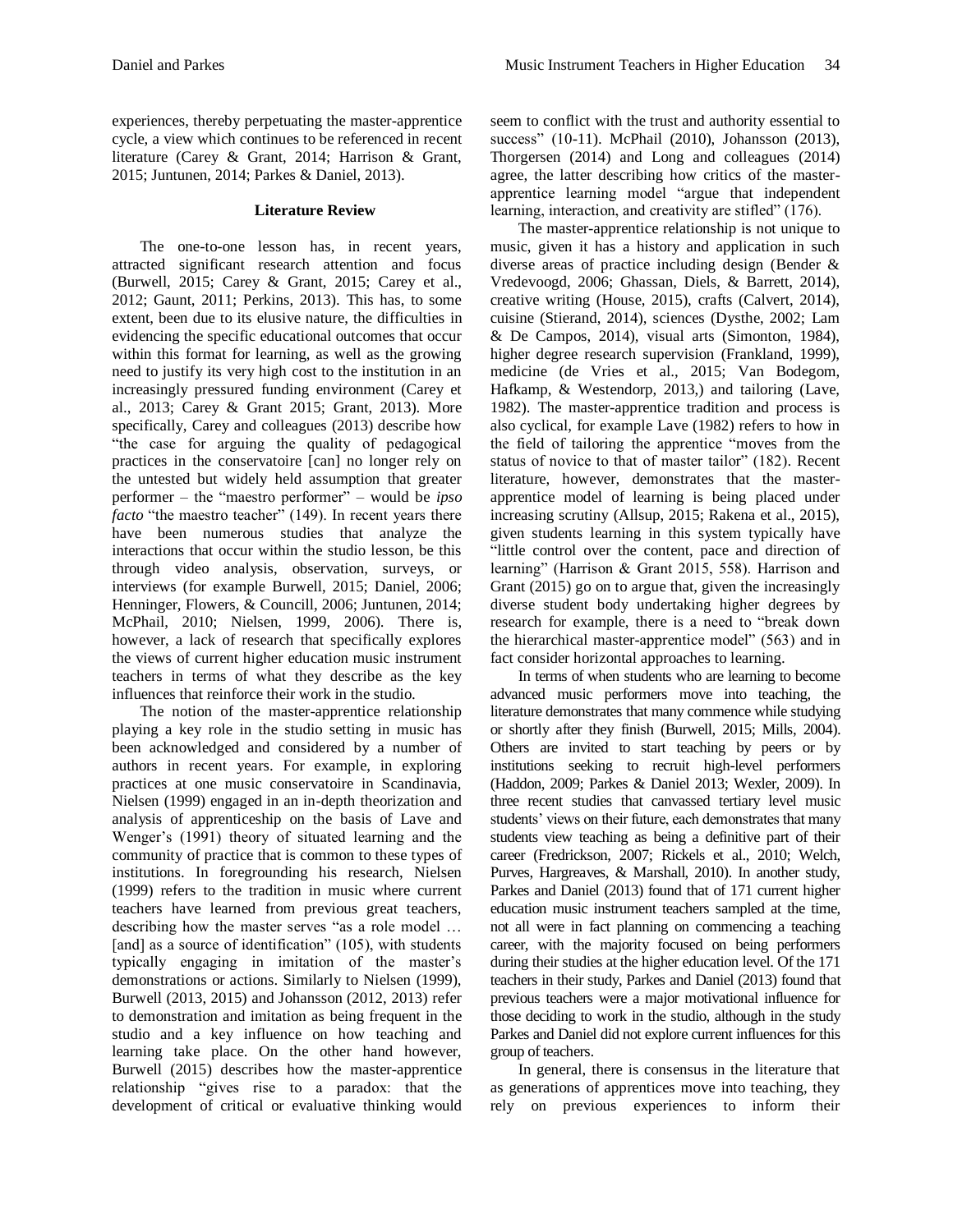pedagogical strategies (Burwell, 2015; Carey & Grant, 2014; Gaunt, 2008; Slawsky, 2011). Georgii-Hemming, Burnard, and Holgersen (2013) also describe how music instrument teachers are influenced by their know-how as performers and musicians rather than specific skills in pedagogy. Johansson (2013) agrees, describing how "musicians who go through the masterapprentice system of one-to-one tuition and continue as performers/teachers rely on their role models, on their experience and ability for developing a pedagogical practice" (58). More explicitly, Juntunen (2014) argues that music instrument teachers "tend to teach as they were taught" (158). In addition, for those that are recruited to teach in higher education, Burwell (2015) refers to how the isolated nature of the one-to-one studio means there is limited opportunity for those in the role to "identify and share good practice" (12-13), hence they rely on previous and current experiences to guide what they do in the studio.

While there are recent moves to place a stronger emphasis on the importance of research and evidencebased practice in higher education music instrument teaching (Carey & Grant, 2015), the history and traditions that underpin the master-apprentice learning relationship result in a current point of tension within the sector. Zhukov (2012) is of the view that there is an "unwillingness to embrace effective 21st-century teaching strategies" (467), which Duffy (2013) explains as a general resistance to change and which Perkins (2013) argues stems from the traditions, hierarchies, and power structures that are common to conservatories in particular. In addition, in the area of K-12 music teaching in schools, the literature (Nichols, 2013) points strongly to the fact that teachers should not in fact teach how they were taught, but rather ensure they are up to date with the latest pedagogical methods and technological developments. Hence, Johansson (2012, 2013) continues to argue the need for ongoing research to better understand the complex nature of the one-toone relationship and master-apprentice tradition in music, reflecting an earlier view by Nielsen (1999) who described "the general neglect of issues of apprenticeship learning in educational psychology" (232). Carey and Grant (2014) agree, arguing that despite progress in the sector, there remains a need to explore "better systems of professional training and development for instrumental and vocal teachers" (43).

## **Method**

The literature continues to evidence the fact that many current music instrument teachers in higher education have no formal training in pedagogy and that the studio lesson remains strongly influenced by the master-apprentice tradition. The authors therefore set out to explore music instrument teaching in higher education further, and in order to do so and reach a wide population we devised a survey that would enable a response to the following two research questions:

- 1. Against the backdrop of the masterapprentice tradition, to what extent is there direct evidence that music instrument teachers in higher education do in fact teach the way they were taught?
- 2. In describing the key influences on how they teach, to what extent are there any noticeable differences between those with formal training in pedagogy and those without?

The survey was constructed in two parts: the first containing items about teaching, and the second part asking demographic questions. This study reports specifically on the analyses and findings of a subset of survey items (please see Appendix) designed to enable a response to the above two research questions. After being granted ethics approval in June 2014, the authors constructed a list of email addresses of studio music instrument teachers teaching at major music performance institutions. These institutions were listed as nationally well-known for their music performance degrees and teachers. This list of email addresses was drawn from four main regions: USA, Australia, New Zealand, and Southeast Asia.

The initial list for the USA included 2493 teachers, so a randomized stratified list was generated by assigning all cases a random number. The entire list was ordered first alphabetically by stratum (school name), then by random number assigned to the cases, smallest to largest. This put them in random order within an alphabetized school/institution list. We wanted 10% represented from each school, so 10% were pulled from each stratum. A new randomized list of 250 was used to contact studio music instrument teachers in the USA. We included all teachers on the lists for Australia (n=180), New Zealand, (n=46), Thailand, (n=42) and Korea (n=20). This allowed us to directly contact 538 teachers. Eighty-three teachers responded to the survey, and 54 actually completed all questions, giving us a response rate of 10%. This rate was an improvement on our previously reported rates of 6.4% (Daniel & Parkes, 2015; Parkes & Daniel, 2013; Parkes et al, 2015), with this population of respondents who are notably difficult to engage in research studies. Of the fiftyfour responses, the most responses came from Australia  $(n=25, 46%)$  and the USA  $(n=22, 41%)$ . Thailand had four responses (8%), New Zealand had two (4%), and Korea had one respondent (2%). This mirrors the numbers of individuals solicited from these five areas, and while our findings are not generalizable—especially for the Thailand, New Zealand and Korean areas—we can have some confidence in the trends seen across this sample. Given the differences in sample sizes between the countries and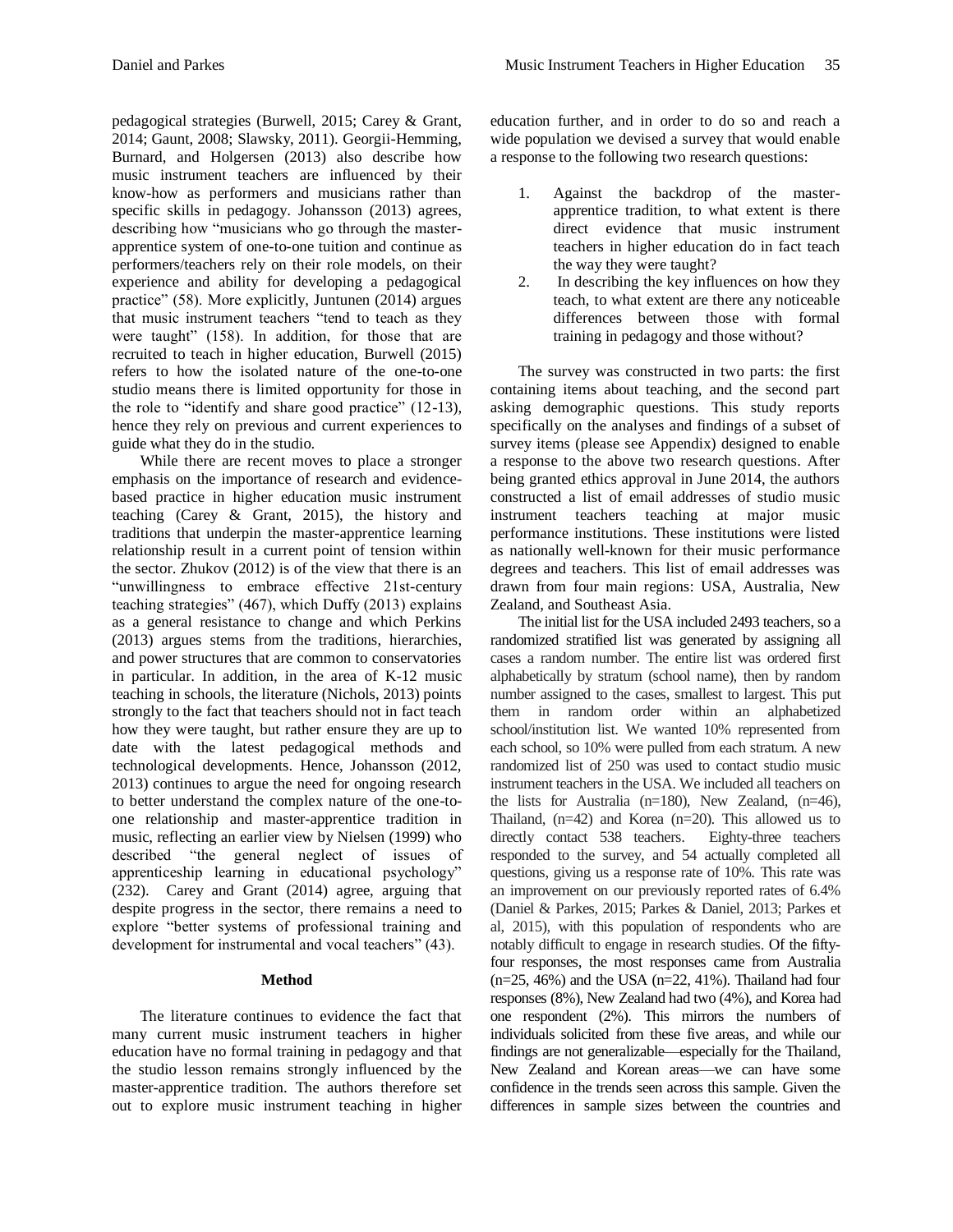

Figure 1

our research questions, we did not analyze the data to examine between-country differences.

Throughout the latter half of 2014 we reminded and encouraged teachers on six occasions to complete our survey over a six-month period, and we undertook analyses early in 2015. The data relevant to this study were divided into quantitative or qualitative findings. The quantitative data provided demographic and descriptive rankings of issues pertinent to music instrument teachers in higher education which are presented as descriptive data with mean scores and percentages. The qualitative data (open-ended responses to our items) were analyzed first with a basic content analysis (Patton, 2002) and then a further analysis of phenomenological reduction. This can also be described as horizontalizing, a process that requires giving each statement equal value. We developed a list of nonoverlapping and non-recurring statements, which have been called horizons by Moustakas (1994). From the horizons, we developed themes which were formed from the data. The themes developed from working independently and together as co-authors; we labeled themes separately in word documents as lists, then we met to discuss and refine the themes as they emerged from the lists. The essential layers emerged (Moustakas, 1994) as theme categories, and from there we also completed some basic frequency counts to determine how many teachers expressed a statement in each theme. To establish trustworthiness, we debriefed at regular intervals to discuss the themes and how we were categorizing them to be sure we were in agreement of the intention of the participants' words.

#### **Findings**

We asked several demographic questions of the participants, which illustrate their instrument, type of institution, level of education, and teaching load. Figure 1 illustrates the types of musical instrument they teach.

The respondents were mixed in terms of the types of institutions they worked within: public university music departments (n=22, 41%), conservatoriums (n=21, 39%), private university music departments (n=5, 9%), private music schools (n=3, 6%), and other types such as conservatoriums within public universities or music colleges (n=3, 6%). The respondents reported that their studio teaching took an average of 39% of their work week, with administration an additional 16% of their time. Other teaching (ensembles, classes) used 15% of their remaining time, as did personal practice (15%); performing (13%) took up least time in their schedules, but this may not have reflected rehearsal time outside of personal practice. Respondents reported how many hours they spent teaching and nine percent (n=5) reported a heavy load of 21-30 hours a week. Forty-six percent  $(n=25)$ reported 11-20 hours each week, and forty-four percent (n=24) spent 1-10 hours teaching. Over half of the respondents had more than 10 years teaching experience teaching at the tertiary level in the studio, as illustrated in Figure 2.

We asked them about their level of education, and Figures 3 and 4 reveal that just over half had a degree in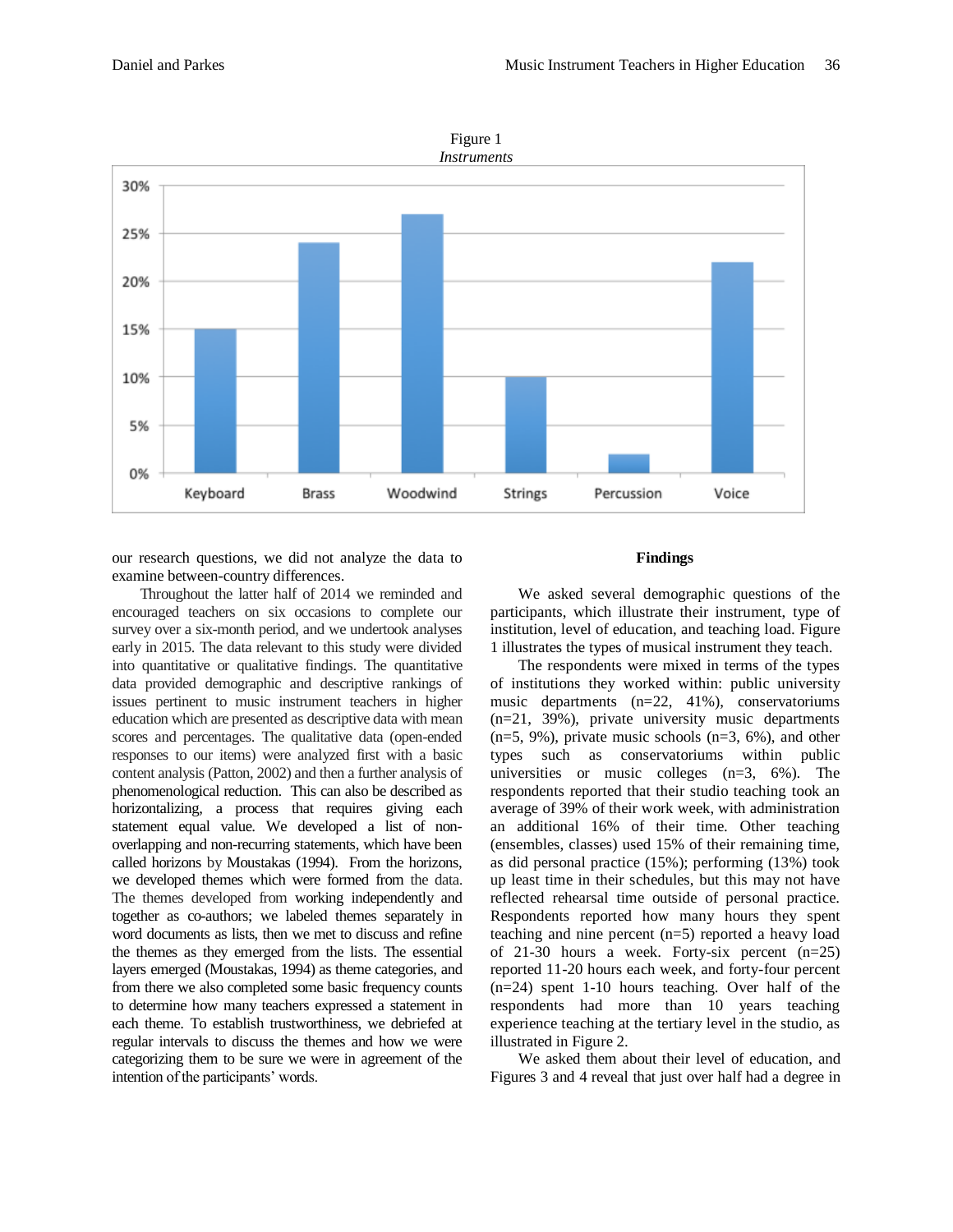

Figure 2

Figure 3 *Respondents' Highest Qualification in Music Performance*



performance only (n=28), while 26 had additional education in pedagogy. Figure 3 overviews the respondents' highest qualification in music performance.

The types of degrees listed for "other" included PhD in music (not performance) and European labels for post-graduate degrees in music (for example, Hochschule work and Statsdiplom), along with institution-specific language for a music degree. There were only two individuals without formal music performance qualifications. Figure 4 below then overviews the highest level of training the respondents received in the area of pedagogy.

As illustrated in Figure 4, twenty-eight respondents (52%) had specific pedagogical training. The types of "other" pedagogical training or education that the respondents (n=7) reported were mixed. Some reported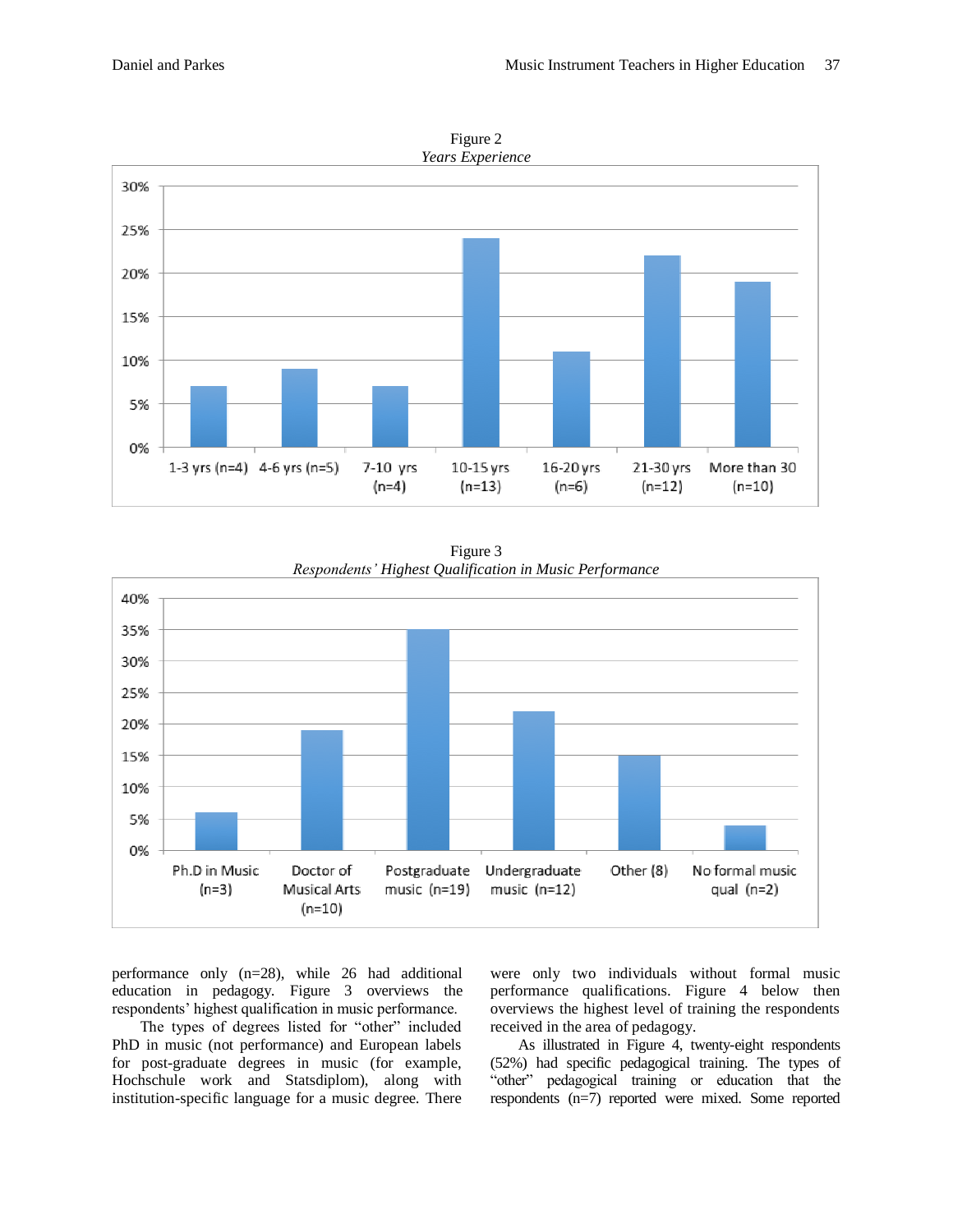

Figure 4

coursework at the undergraduate level or in learning about musician injuries. Conferences and workshops were also listed as "experiences" where respondents learned how to teach. Courses about education taken as part of doctoral music performance degrees were reported as were experiences such as teaching junior students as a teaching assistant. While the seven (13%) who cited "other" reported mostly informal forms of pedagogical education, 39% of respondents indicated they had formal training through degrees or other forms of certification. The data also clearly show that forty-eight percent (n=26) of the respondents had no formal training in pedagogy.

To specifically answer the first research question, "To what extent is there direct evidence that music instrument teachers in higher education do in fact teach the way they were taught?," we analyzed data from two key survey questions. The first required respondents to rate a series of potential influences on their teaching using a scale. As part of the analysis we examined differences between teachers with pedagogical training and those without; we therefore report the data as a whole and for the two groups. Following an analysis of this quantitative data, we then analyzed the qualitative data provided by the respondents when asked to give a written explanation further unpacking the key influences on their teaching approach within the studio. These data were coded and are presented by themes.

The quantitative data (Table 1) reveals respondents' rankings of influences on their current teaching, using a rating scale of 1 as the strongest

influence to 10 as the least influence. The data is presented in terms of the overall mean, as well as for those with and without pedagogical training.

In terms of those respondents that provided additional "other" influences, these were:

- Reading journal and books on teaching and performance issues (self-education)
- New research into applied research in learning and teaching historically informed performance "guided exploratory learning" even in studio model. Studio teacher as research supervisor even at UG level rather than old apprentice model.
- Experience gained as a performer\*
- Learning from and observing great teachers in other fields\*
- My years as a professional performer\* \*These respondents had no formal training in pedagogy.

Table 1 reveals that the most important influence was, "My years as a student – previous teachers who I wanted to emulate"; of second importance was, "Learning on the job by doing it"; and of third importance was, "My years as a student – one particular teacher that I have modeled my teaching after." Therefore, there is clear evidence that former teachers have a major influence on the ways in which current practitioners work in the studio. In addition, there were no major differences between the two groups in terms of how they rated the various influences, although those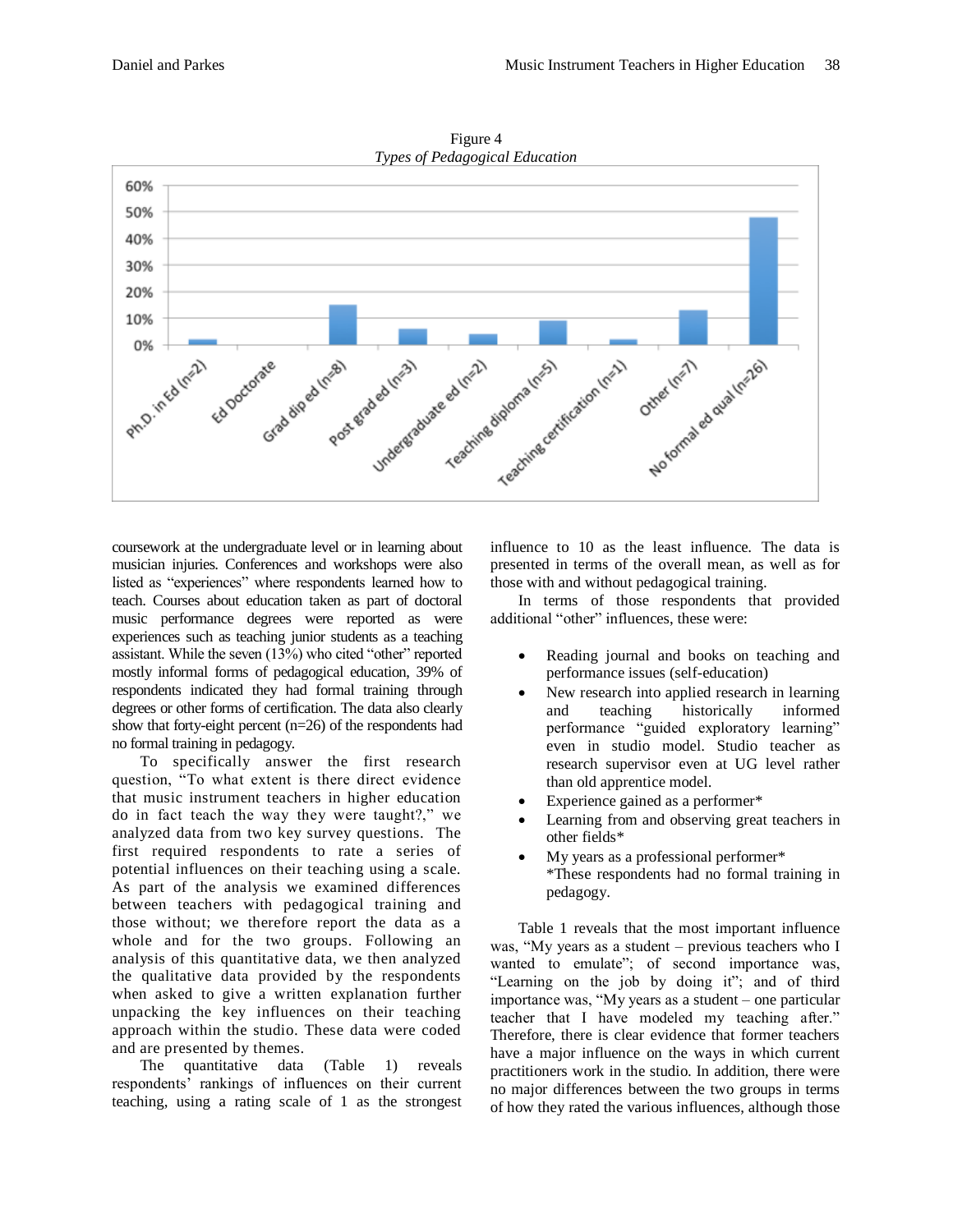| Table 1                            |                |              |          |           |                       |                               |                                  |
|------------------------------------|----------------|--------------|----------|-----------|-----------------------|-------------------------------|----------------------------------|
| Influences on Teaching             |                |              |          |           |                       |                               |                                  |
| Influences                         | Min<br>value   | Max<br>value | Variance | <b>SD</b> | Overall M<br>$n = 54$ | M (Ped<br>training)<br>$n=28$ | M (no ped<br>training)<br>$n=26$ |
| $My$ years as a student – previous |                | 8            | 3.12     | 1.77      | 2.46                  | 1.92                          | 2.42                             |
| teachers who I wanted to emulate   |                |              |          |           |                       |                               |                                  |
| $My$ years as a student – one      | 1              | 8            | 4.23     | 2.06      | 3.19                  | 3.07                          | 2.69                             |
| particular teacher that I have     |                |              |          |           |                       |                               |                                  |
| modeled my teaching after          |                |              |          |           |                       |                               |                                  |
| $My$ years as a student $-$ bad    | 1              | 8            | 3.78     | 1.95      | 4.91                  | 5.03                          | 5.27                             |
| teaching experiences that I now    |                |              |          |           |                       |                               |                                  |
| strive to avoid in my own style    |                |              |          |           |                       |                               |                                  |
| Education – specific classes or    | 1              | 8            | 3.42     | 1.85      | 5.11                  | 4.55                          | 5.58                             |
| training in pedagogy               |                |              |          |           |                       |                               |                                  |
| Learning on the job by doing it    | 1              | 7            | 2.79     | 1.67      | 3.04                  | 3.16                          | 3.00                             |
| Professional development -         | $\overline{c}$ | 8            | 2.37     | 1.54      | 5.17                  | 5.17                          | 5.35                             |
| specific conferences or            |                |              |          |           |                       |                               |                                  |
| classes/workshops                  |                |              |          |           |                       |                               |                                  |
| Observing colleagues teaching      | $\overline{c}$ |              | 2.26     | 1.50      | 4.76                  | 5.25                          | 4.62                             |
| Other (please describe)            |                | 8            | 3.18     | 1.78      | 7.37                  | 7.64                          | 7.08                             |

Note: all 54 participants ranked all influences.

\*Weighted means for each category of pedagogy training were calculated and averaged for Pedagogical Training mean

| Influences on Teachers with Pedagogical Training Separated by Level of Pedagogical Training |       |       |       |           |         |          |       |
|---------------------------------------------------------------------------------------------|-------|-------|-------|-----------|---------|----------|-------|
|                                                                                             |       | Grad  | Post  |           |         | Teaching |       |
|                                                                                             | Ph.D  | Dip   | Grad  | Undergrad | Diploma | Method   | Other |
| Influences                                                                                  | $n=2$ | $n=8$ | $n=3$ | $n=2$     | $n=5$   | $n=1$    | $n=7$ |
| My years as a student $-$ previous                                                          | 3.50  | 1.75  | 2.33  | 2.00      | 2.00    | 1.00     | 2.43  |
| teachers who I wanted to<br>emulate                                                         |       |       |       |           |         |          |       |
| $My$ years as a student – one                                                               | 5.00  | 4.00  | 3.00  | 2.00      | 2.00    | 2.00     | 2.71  |
| particular teacher that I have                                                              |       |       |       |           |         |          |       |
| modeled my teaching after                                                                   |       |       |       |           |         |          |       |
| $My$ years as a student $-$ bad                                                             | 3.50  | 5.13  | 4.33  | 5.00      | 5.00    | 6.00     | 5.57  |
| teaching experiences that I now<br>strive to avoid in my own style                          |       |       |       |           |         |          |       |
| Education - specific classes or                                                             | 3.00  | 4.00  | 4.67  | 4.50      | 4.50    | 8.00     | 5.14  |
| training in pedagogy                                                                        |       |       |       |           |         |          |       |
| Learning on the job by doing it                                                             | 6.00  | 3.38  | 3.00  | 2.50      | 2.50    | 3.00     | 2.86  |
| Professional development –                                                                  | 4.50  | 4.50  | 5.67  | 6.00      | 6.00    | 7.00     | 4.86  |
| specific conferences or                                                                     |       |       |       |           |         |          |       |
| classes/workshops                                                                           |       |       |       |           |         |          |       |
| Observing colleagues teaching                                                               | 6.50  | 5.25  | 5.00  | 6.00      | 6.00    | 4.00     | 4.43  |
| Other (please describe)                                                                     | 4.50  | 8.00  | 8.00  | 8.00      | 8.00    | 5.00     | 8.00  |

| Table 2                                                                                     |  |
|---------------------------------------------------------------------------------------------|--|
| Influences on Teachers with Pedagogical Training Separated by Level of Pedagogical Training |  |

with pedagogy training did rate "education" more highly than those without training. In order to further explore if there were any major differences amongst those with pedagogical training, Table 2 shows the results for the 28 respondents separated by degree or level of certification.

An interesting finding from the analysis in Table 2 is that the two individuals with PhD's actually cite their pedagogy training as the main influence. While acknowledging that this reflects the view of only two participants, these individuals also have the smallest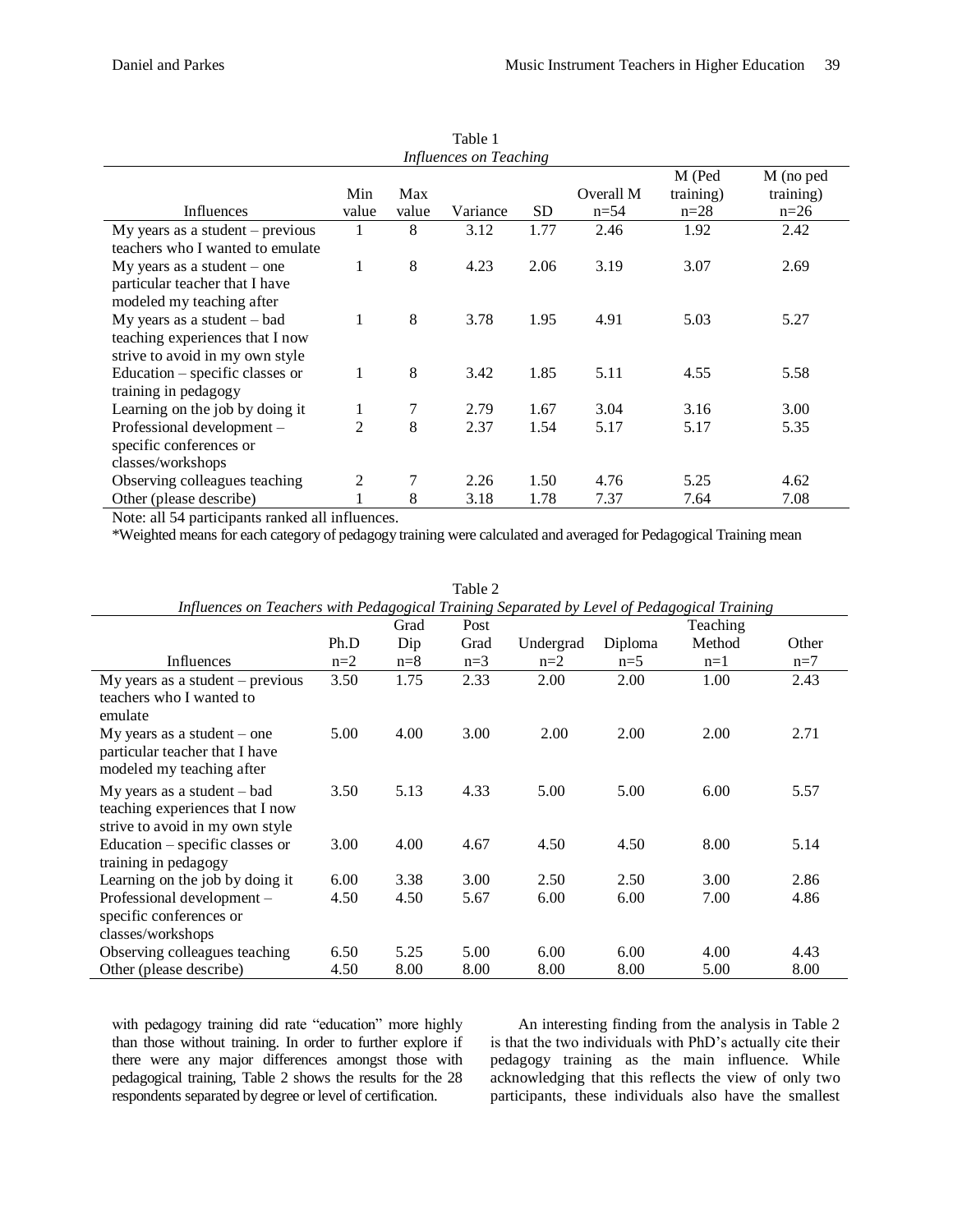range of ratings (3-6.5), potentially suggesting that they see a more balanced set of influences on their approach.

The open-ended question we analyzed required the respondents to describe to whom or what they attribute the main influences on their current approach to teaching. In many cases respondents' explanations covered more than one theme. Each statement was therefore coded accordingly. After we coded and decided on themes, we grouped them respectively into those who had pedagogical training and those who did not. Results are presented in Table 3.

As expected, the qualitative data in Table 3 show there is a strong influence of previous teachers and experiences of teaching among the cohort. For example, when explaining the main influence(s) on their current approach in the studio, respondents were often explicit in references to former pedagogues, e.g., "my previous singing teacher who studied this with her German-trained teacher," or, "those magnificent Maestros I had in music and life", or "learned it from many master teachers." Notable, however, is that only those with pedagogical training included details about how this had an impact on their approach, with statements such as "research about teaching methods," "study in psychology, including psychology of expertise acquisition," or "new leading edge research in learning and teaching." Experience in teaching and/or performing was also cited by many respondents as a current influence and regardless of level of training, with references to "many years of teaching and performing," a "25 year period of private teaching," or "my own experiences preparing for performances." Finally, some respondents specifically referred to their own personality or attributes as being a key influence on their teaching, for example "my personality," or "thought of it myself," or "my passion for music in general."

## **Discussion**

It should initially be acknowledged that the sample of respondents involved is relatively small, and the Southeast Asian region participation was very limited. We are not claiming that our population represents all teachers in this setting. However, given the fact that the data comes from 54 current music instrument teachers in higher education from several countries, there is an opportunity to present a response to the two main research questions. In terms of RQ1—"Against the backdrop of the master-apprentice tradition, to what extent is there direct evidence that music instrument teachers in higher education do in fact teach the way they were taught?"—both the quantitative and qualitative data clearly evidence the influence of previous teachers and teaching experiences on the way in which practitioners currently work in the studio. Regardless of whether the respondents had training in pedagogy or not, previous teachers and/or one teacher in particular were ranked as two out of the three

strongest influences on how they currently teach. The other highest ranked influence was 'on the job' experience and the development of a practice through the nature of the work itself. Therefore, this study points clearly to the fact that the master-apprentice cycle remains a key element of the music instrument teaching landscape at the tertiary level, as does learning to teach through experience in the role. Not only are we able to see that teachers most likely teach in a way that is similar to how they were taught, but also we are able to determine that they recognize their former teachers influenced their work in the studio significantly.

In terms of RQ2—"In describing the key influences on how they teach, to what extent are there any noticeable differences between those with formal training in pedagogy and those without?"—there was a noticeable difference in that only the individuals with training in pedagogy specifically referenced this education as a current influence on how they work in the studio. That is, those without pedagogical training focused only on previous teachers, teaching experiences, learning on the job or their own style/approach when explaining why they teach the way that they do. While those with training in pedagogy continued to reference these same themes, it is clear that having pedagogical qualifications does in fact play a role in how some participants practice in the studio. In fact, a very tentative finding is that the more intensive the study in education, the more influential that study is, given that the two participants with a PhD in Education were the only ones to rank their pedagogy study as more important than previous teachers/teaching.

Hence, the findings of this study first point to the fact that the master-apprentice tradition continues to dominate higher education music instrument teaching. Second, the findings of this study continue to demonstrate that many current music instrument teachers have no formal training in pedagogy. Third, the data evidence the fact that, regardless of whether participants have or have not had formal training in pedagogy, former teachers, experiences of teaching, and learning on the job are major influences on current practice. In addition, when asked to explain in words the major influences on their current approach, it was only participants with pedagogical training that in fact cited this study as being a current influence. This research therefore extends previous literature in which claims were made about the influence of the master-apprentice cycle, albeit without direct evidence from teachers themselves to support this claim (e.g. Burwell, 2015; Juntunen, 201; McPhail, 2010). That is, this study—as far as we know—is the first of its kind that explicitly evidences both the cyclical nature of the masterapprentice tradition and the fact that many currently teach without any training in pedagogy.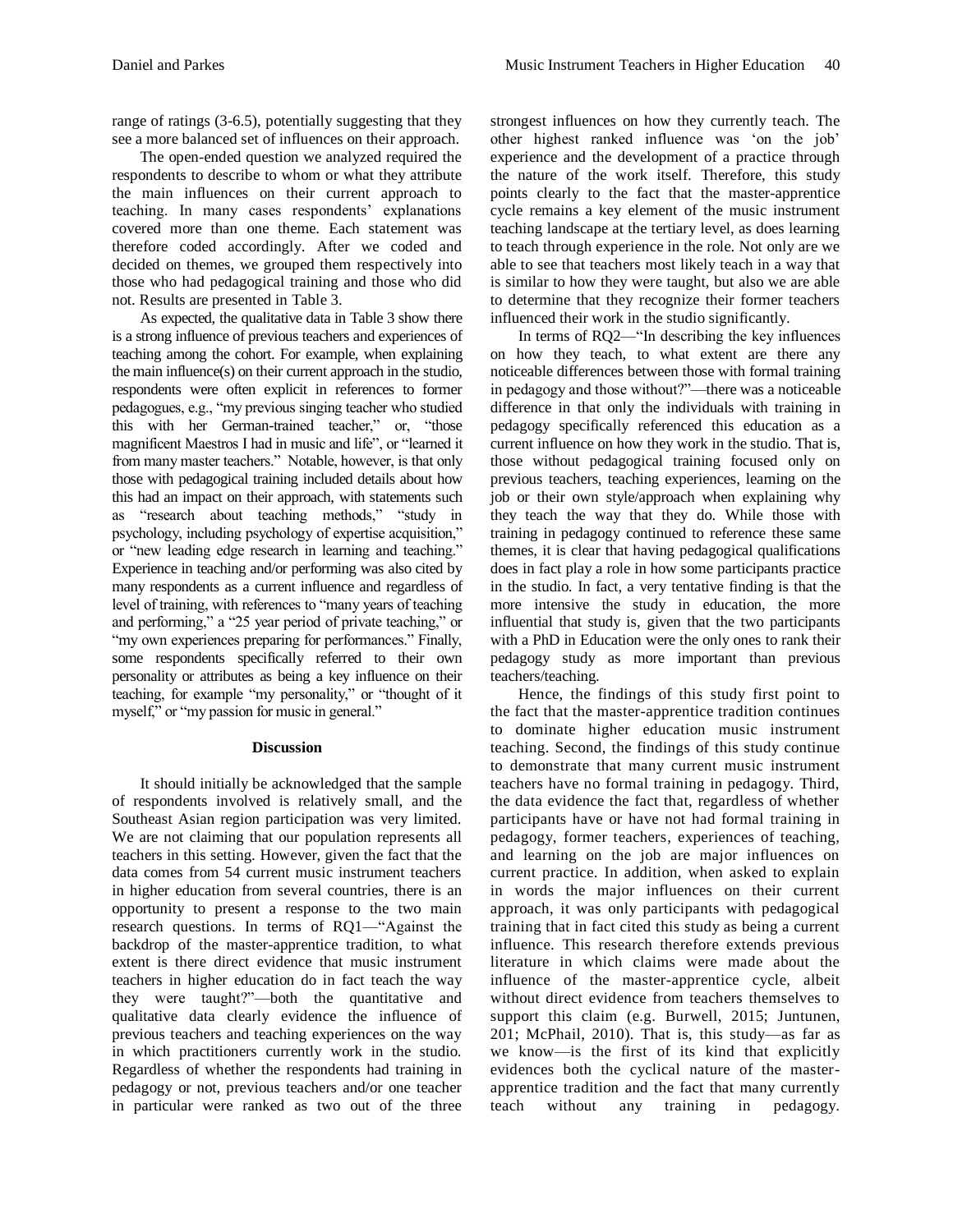| .                                                        |                      |                     |  |  |  |
|----------------------------------------------------------|----------------------|---------------------|--|--|--|
| Analysis of Influences on Teaching                       |                      |                     |  |  |  |
|                                                          | Pedagogical training | No pedagogical      |  |  |  |
| Key factors of influence on current approach to teaching | $(n = 28)$           | training $(n = 26)$ |  |  |  |
| Former teachers and experiences of teaching              | 14                   | 18                  |  |  |  |
| Pedagogy (training, research, inquiry)                   |                      |                     |  |  |  |
| Experience (teaching, performing)                        | 14                   |                     |  |  |  |
| Self (personality)                                       |                      |                     |  |  |  |
| Other $*$                                                |                      |                     |  |  |  |
| Not codable                                              |                      |                     |  |  |  |
| Total codable comments                                   | 42                   | 33                  |  |  |  |
|                                                          |                      |                     |  |  |  |

Table 3

\*This person stated "This is exactly the way my father, who was a high school wrestling coach, instructed his athletes."

The findings of this study therefore reveal the ongoing dominance of the master-apprentice tradition despite recent literature highlighting the fact that students have little opportunity to direct their learning in this setting (Allsup, 2015; Harrison & Grant, 2015; Rakena et al., 2015) and that it tends to rely in demonstration and imitation which has the potential to stifle creativity and the development of independent thinking (Johansson, 2013; Long et al., 2014; Thorgersen, 2014). This key finding also supports recent literature which proposes that there is a general resistance to change by those in the profession (e.g. Duffy, 2013; Perkins, 2013; Zhukov, 2012), while it also further challenges the assumption held by many in the sector that great performers are automatically great teachers (Carey et al., 2013). The findings of this study in fact suggest that the music instrument teaching sector in higher education is potentially not up to date with best practice approaches in modern pedagogy. That is, in the context of recent music education literature relevant to the K-12 music education sector, where it is in fact seen to be a problematic to teach how one was taught (Nichols, 2013), the findings of this study suggest that the music instrument sector is facing major challenges in moving towards an evidence-based mode of pedagogy informed by best practice and contemporary educational psychology or methods of learning. The findings of this study may also be useful to guide new research and reflection in other disciplines that use the master-apprentice model, such as those mentioned earlier in the paper: design (Bender & Vredevoogd, 2006; Ghassan et al., 2014), creative writing (House, 2015), crafts (Calvert, 2014), cuisine (Stierand, 2014), sciences (Dysthe, 2002; Lam & De Campos, 2014), visual arts (Simonton, 1984), higher degree research supervision (Frankland, 1999), medicine (de Vries et al., 2015; Van Bodegom et al., 2013,), and tailoring (Lave, 1982). This study therefore reiterates the importance of recent calls in the literature for further research scrutiny (Johansson 2012, 2013), as

well as better systems of training and professional development for those especially in the music performance sector (Carey & Grant, 2014).

#### **Conclusions**

The master-apprentice tradition is likely to continue to be found in the field of music instrument teaching as well as in others areas of practice, given it has been adopted for centuries as a means by which to pass on learning and knowledge. While it represents a strong tradition and a link to previous teachers, who were in turn also taught by their previous teachers, it is arguably the beholding to this tradition that represents the biggest challenge for the sector in moving towards best practice models of learning. While there is certainly no guarantee that a qualification in pedagogy will result in effective learning and teaching, there is also no evidence to date that proves the masterapprentice tradition guarantees the best possible learning either. In fact, for decades it has been the case that only formally trained and accredited teachers are permitted to walk into a K-12 music classroom. Why is it still the case that the one-to-one studio exists as its own island devoid of regulation and scrutiny? As we continue to move into an era of accountability and the need for evidence-based models of best practice, leaders of higher music institutions will therefore be faced with critical questions. For example, for how long will it be acceptable to continue to employ high-level music performers without training in pedagogy? Given the isolated nature of the studio and potential for limited development of student independence and/or creativity in the master-apprentice model, what steps should be taken to place a stronger emphasis on scrutiny of practice or communities of shared learning? While there appears to be some progress across the sector in terms of moving this area of practice forward, this study would suggest that there is a great deal of further research and attention needed in order to create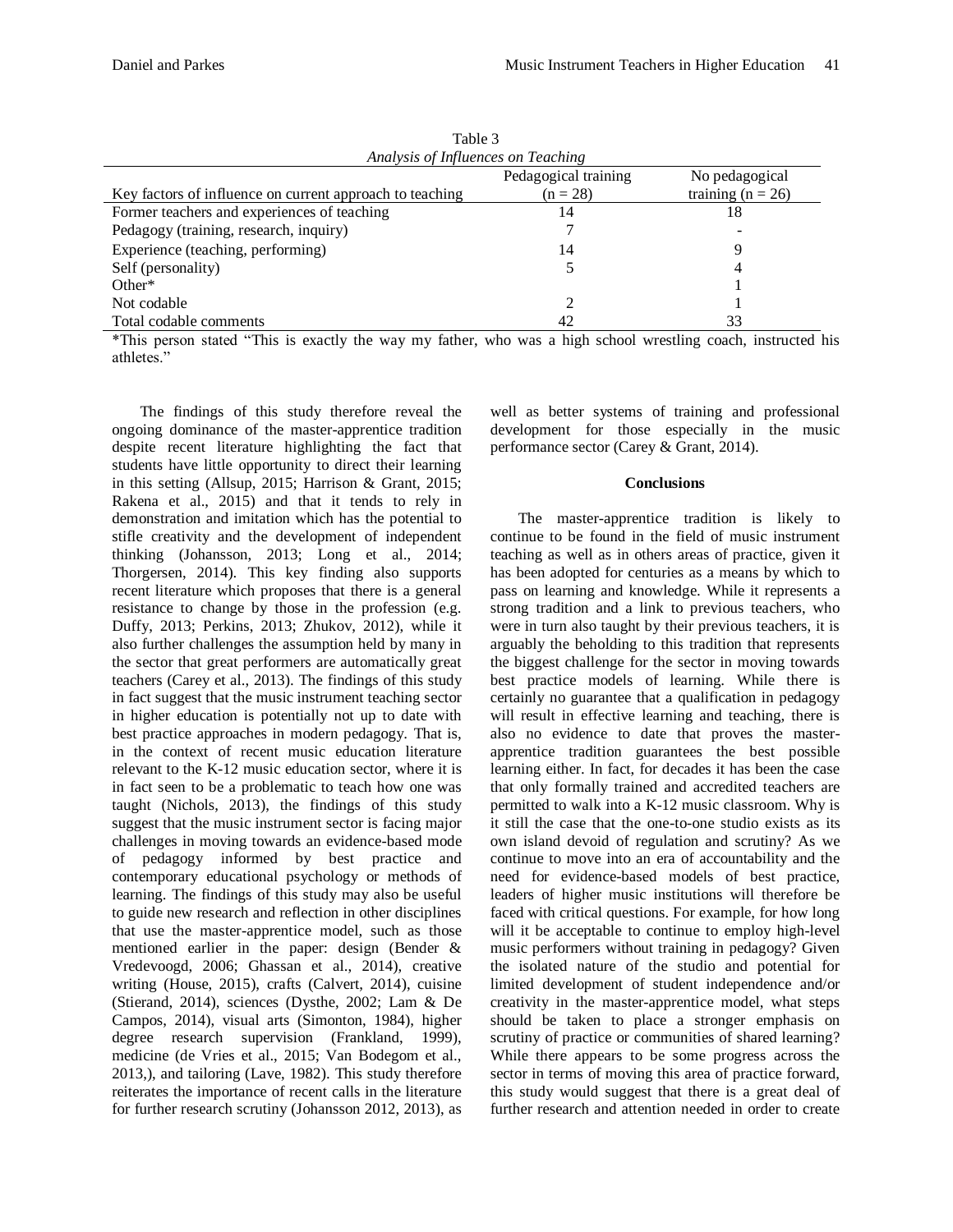better outcomes and opportunities for those involved in this important area of education.

#### **References**

- Abeles, H. (2011). Designing effective studio music instruction. In P. Ward-Steinman (Ed.), *Advances in social-psychology and music education research*  (pp. 19-27). Burlington, VT: Ashgate.
- Allsup, R. E. (2015). Music teacher quality and the problem of routine expertise. *Philosophy of Music Education Review*, *23*(1), 5-24.
- Bender, D. M., & Vredevoogd, J. D. (2006). Using online education technologies to support studio instruction. *Journal of Educational Technology & Society*, *9*(4), 114-122.
- Burwell, K. (2013). Apprenticeship in music: A contextual study for instrumental teaching and learning. *International Journal of Music Education*, *31*(3), 276-291.
- Burwell, K. (2015). Dissonance in the studio: An exploration of tensions within the apprenticeship setting in higher education music. *International Journal of Music Education*, *34*(4), 499-512. doi: 0255761415574124.
- Calvert, I. W. (2014). *Investigating the one-on-one master-apprentice relationship: A case study in traditional craft apprenticeship* (Unpublished doctoral dissertation). Brigham Young University, Salt Lake City, UT.
- Carey, G., & Grant, C. (2014). Teachers of instruments, or teachers as instruments? From transfer to transformative approaches to one-to-one pedagogy. *CEPROM Proceedings: Relevance and Reform in The Education of Professional Musicians*.
- Carey, G, & Grant. C. (2015). Teacher and student perspectives on one-to-one pedagogy: Practices and possibilities. *British Journal of Music Education, 32*(1), 5-22.
- Carey, G., Grant, C., McWilliam, E., & Taylor, P. (2013). One-to-one pedagogy: Developing a protocol for illuminating the nature of teaching in the conservatoire. *International Journal of Music Education*, *31*(2), 148-159.
- Carey, G., Lebler, D., & Gall, S. (2012). Investigating the one-to-one conservatoire model. *Scientia Paedagogica Experimentalis*, *47*(2), 175–198.
- Collens, P., & Creech, A. (2013). Intersubjectivity in collaborative learning in one-to-one contexts. In H. Gaunt, & H. Westerlund (Eds.), *Collaborative Learning in Higher Music Education: Why, What and How?* (pp. 151-161). Surrey, England: Ashgate.
- Daniel, R. (2006). Exploring music instrument teaching and learning environments: video analysis as a means of elucidating process and learning outcomes, *Music Education Research*, *8*(2), 191-215.
- Daniel, R, & Parkes, K. (2015). The apprentice to master journey: Exploring tertiary music instrument teachers' reflections on their experience as learner. Journal of Arts and Humanities, 4(3), 52-63.
- de Vries, A. H., Boute, M. C., Kuppen, M. C., van Merriënboer, J. J., Koldewijn, E. L., Pelger, R. C., ... & Wagner, C. (2015). Patient safety risks of basic urological procedures performed by junior and senior residents. *Journal of Surgical Education*, *72*(5), 918-926.
- Duffy, C. (2013). Negotiating with tradition: Curriculum reform and institutional transition in a conservatoire. *Arts and Humanities in Higher Education*, *12*(2-3), 169-180.
- Dysthe, O. (2002). Professors as mediators of academic text cultures an interview study with advisors and master's degree students in three disciplines in a Norwegian university. *Written Communication*, *19*(4), 493-544.
- Frankland, M. (1999). The master/apprentice model for the supervision of postgraduate research and a new policy for research education. *Australian Universities Review*, *42*(1), 8-11.
- Fredrickson, W. (2007). Music majors' attitudes toward private lesson teaching after graduation: a replication and extension. *Journal of Research in Music Education, 55*, 326–343.
- Gaunt, H. (2008). One-to-one tuition in a conservatoire: the perceptions of instrumental and vocal teachers. *Psychology of Music*, *36*(2), 215-245.
- Gaunt, H. (2011). Understanding the one-to-one relationship in instrumental/vocal tuition in higher education: Comparing student and teacher perceptions. *British Journal of Music Education*, *28*(2), 159-179.
- Gaunt, H., & Westerlund, H. (Eds.). (2013). *Collaborative learning in higher music education: Why, what and how?* Surrey, England: Ashgate.
- Georgii-Hemming, E., Burnard, P., & Holgersen, S. (Eds). (2013). *Professional knowledge in music teacher education.* Farnham, England: Ashgate.
- Ghassan, A., Diels, C., & Barrett, A. (2014). Demonstration and evaluation in design: Debating the use of the master-apprentice model in virtual learning environmental. In E. Bohemia, A. Eger, W. Eggink, A. Kovacevic, B. Parkinson, & W. Wits (Eds), *DS 78: Proceedings of the E&PDE 2014 16th International conference on Engineering and Product Design, University of Twente,* The Netherlands.
- Haddon, E. (2009). Instrumental and vocal teaching: How do music students learn to teach? *British Journal of Music Education*, *26*, 57-70.
- Grant, C. (2013). First inversion: A rationale for implementing the 'flipped approach' in tertiary music courses. *Australian Journal of Music Education 1,* 3-12.
- Hanken, I. (2008). Using student evaluation of teaching as a means of improving individual instrumental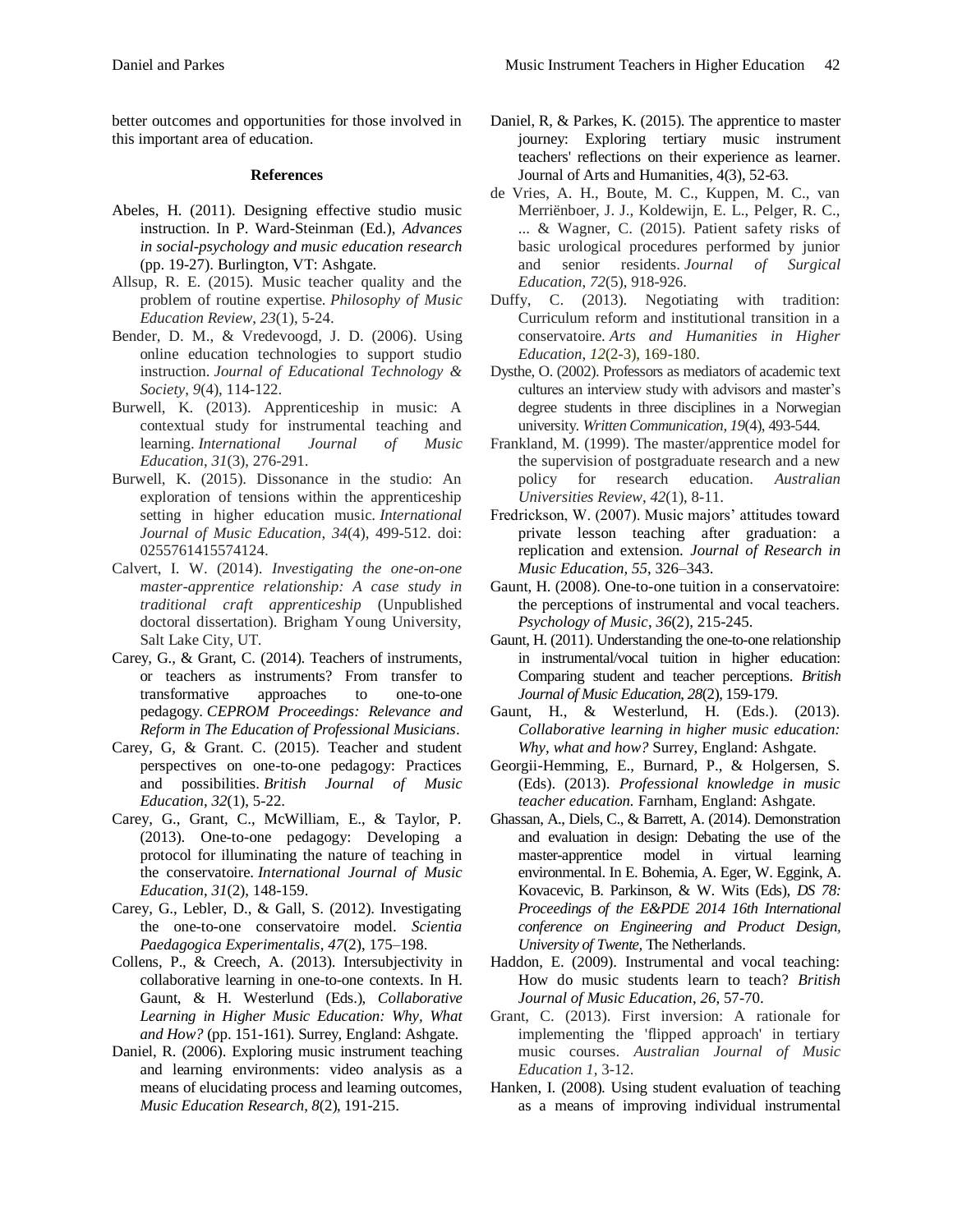- Harrison, S. (2012). 'Letting go': An auto-ethnography of higher degree supervision in music. *International Journal of Music Education*, *30*(2), 99-110.
- Harrison, S., & Grant, C. (2015). Exploring of new models of research pedagogy: time to let go of master-apprentice style supervision? *Teaching in Higher Education*, *20*(5), 556-566.
- Henninger, J. C., Flowers, P. J., & Councill, K. H. (2006). Pedagogical techniques and student outcomes in applied instrumental lessons taught by experienced and pre-service American music teachers. *International Journal of Music Education*, *24*(1), 71-84.
- House, B. (2015). On unknowing creative writing pedagogy. *The CEA Forum*, *43*(2), 50-65.
- Johansson, K. (2012). Experts, entrepreneurs and competence nomads: The skills paradox in higher music education, *Music Education Research*, *14*(1), 45-62.
- Johansson, K. (2013). Undergraduate students' ownership of musical learning: obstacles and options in one-to-one teaching. *British Journal of Music Education*, *30*(2), 277-295.
- Juntunen, M. (2014). Teacher educators' visions of pedagogical training within instrumental higher music education: A case in Finland. *British Journal of Music Education, 31*(2), 157-177.
- Lam, A., & de Campos, A. (2015). 'Content to be sad' or 'runaway apprentice'? The psychological contract and career agency of young scientists in the entrepreneurial university. *Human Relations*, *68*(5), 811-841.
- Lave, J. (1982). A comparative approach to educational forms and learning processes. *Anthropology & Education Quarterly*, 13(2) 181-187.
- Lave, J., & Wenger, E. (1991). *Situated learning: Legitimate peripheral participation*. Cambridge, MA: Cambridge University Press.
- Long, M., Creech, A., Gaunt, H., & Hallam, S. (2014). Conservatoire students' experiences and perceptions of instrument-specific master classes. *Music Education Research*, *16*(2), 176-192.
- McPhail, G. J. (2010). Crossing boundaries: sharing concepts of music teaching from classroom to studio. *Music Education Research*, *12*(1), 33-45.
- Mills, J. (2004). Working in music: Becoming a performer–teacher. *Music Education Research, 6*(3), 245–261.
- Moustakas, C. (1994). *Phenomenological research methods*. Thousand Oaks, CA: Sage.
- Nichols, B. E. (2013). The first 20 years: A content analysis of the Journal of Music Teacher Education 1991-2011. *Journal of Music Teacher Education, 22*(2), 73-84.
- Nielsen, K. (1999). *Musical apprenticeship: learning at the academy of music as socially situated* (Unpublished doctoral dissertation). Aarhus University, Denmark.
- Nielsen, K. (2006). Apprenticeship at the academy of music. *International Journal of Education & the Arts*, *7*(4), 1-15.
- Parkes, K. A., & Wexler, M. (2012). The nature of applied music teaching experience: Common elements observed in the lessons of three applied teachers. *Bulletin for the Council of Research in Music Education, 193*, 45-62.
- Parkes, K. A., & Daniel, R. (2013). Motivations impacting upon music instrument teachers' decisions to teach and perform in higher education. *British Journal of Music Education*, *30*(3), 397-414.
- Parkes, K., Daniel, R., West, T., & Gaunt, H. (2015). Applied music studio teachers in higher education: Exploring the impact of identification and talent on career satisfaction. International Journal of Music Education, 33(3), 372-385.
- Patton, M. Q. (2002). *Qualitative research and evaluation methods* (3rd ed.). Thousand Oaks, CA: Sage Publications.
- Perkins, R. (2013). Hierarchies and learning in the conservatoire: Exploring what students learn through the lens of Bourdieu. *Research Studies in Music Education*, *35*(2), 197-212.
- Persson, R. (1996). Brilliant performers as teachers: A case study of commonsense teaching in a conservatoire setting. *International Journal of Music Education*, *1*, 25-36.
- Purser, D. (2005). Performers as teachers: exploring the teaching approaches of instrumental teachers in conservatoires. *British Journal of Music Education*, *22*(3), 287-298.
- Rakena, T. O., Airini, & Brown, D. (2015). Success for all: Eroding the culture of power in the one-to-one teaching and learning context. *International Journal of Music Education*, *34*(3), 286-298. doi: 0255761415590365.
- Rickels, D. A., Councill, K. H., Fredrickson, W. E., Hairston, M. J., Porter, A. M., & Schimidt, M. (2010). Influences on career choice among music education audition candidates: a pilot study. *Journal of Research in Music Education, 57*, 292–307.
- Simonton, D. K. (1984). Artistic creativity and interpersonal relationships across and within generations. *Journal of Personality and Social Psychology*, *46*(6), 1273-1286.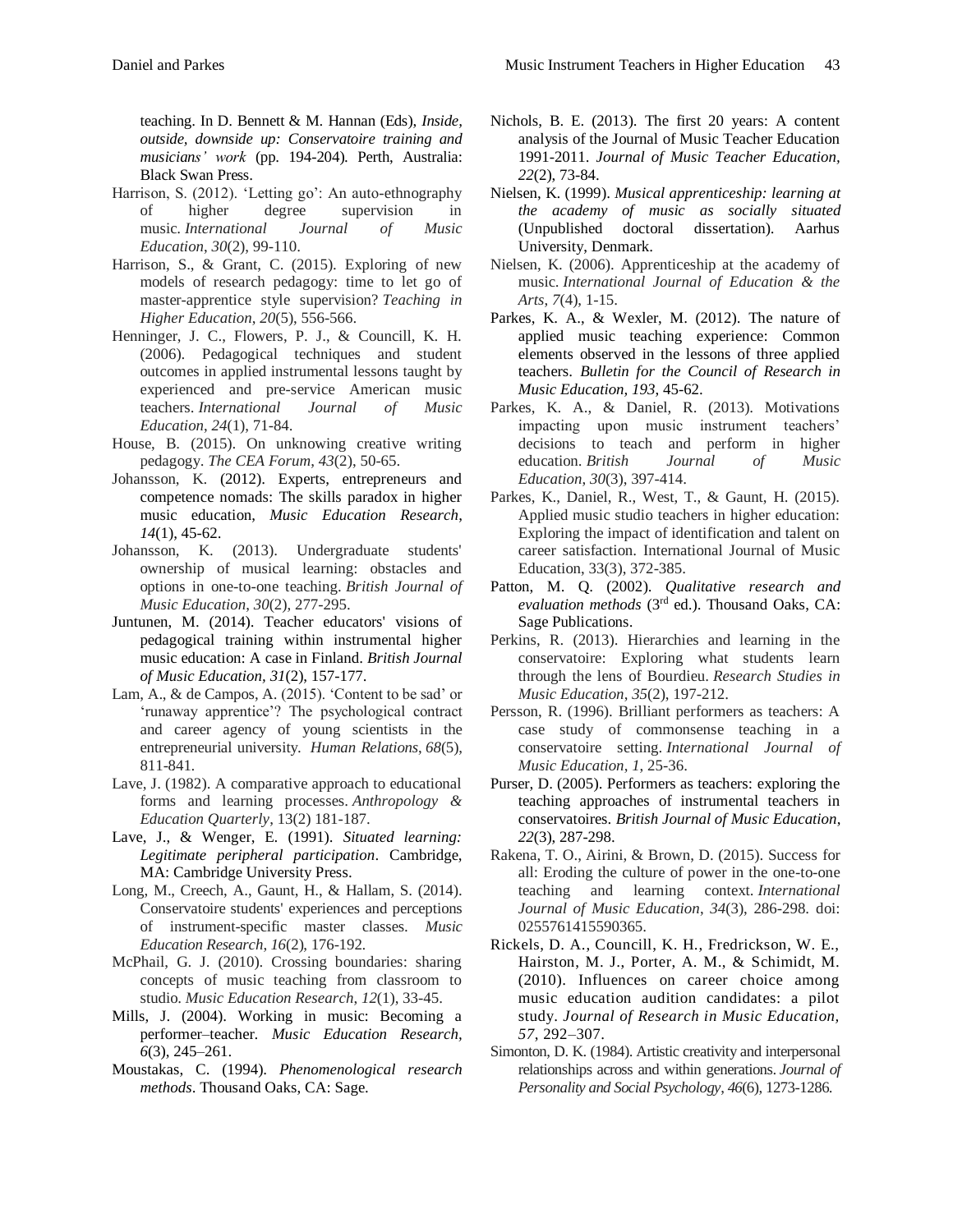- Slawsky, M. (2011). *Transitioning from student to teacher in the master-apprentice model of piano pedagogy: An Exploratory study of challenges, solutions, resources, reflections, and suggestions for the future*. (Unpublished doctoral dissertation). University of South Florida, Tampa, FL.
- Stierand, M. (2014). Developing creativity in practice: Explorations with world-renowned chefs. *Management Learning, 46*(5), 598–617. doi: 1350507614560302.
- Thorgersen, C. F. (2014). Learning among critical friends in the instrumental setting. *Update: Applications of Research in Music Education*, *32*(2), 60-67.
- van Bodegom, D., Hafkamp, M., & Westendorp, R. G. (2013). Using the master-apprentice relationship when teaching medical students academic skills: The young excellence class. *Medical Science Educator*, *23*(1), 80-83.
- Vieira, V., Fabbri, R., Travieso, G., Oliveira Jr., O. N., & Costa, L. d. F. (2013). *A quantitative approach to evolution of music and philosophy*. doi:10.1088/1742-5468/2012/08/P08010.
- Watson, A. (2010). Musicians as instrumental music teachers: issues from an Australian perspective. *International Journal of Music Education*, *28*(2), 193-203.
- Welch, G., Purves, R., Hargreaves, D. J., & Marshall, N. (2010). Reflections on the 'Teacher identities in music education' [TIME] project. *Action, Criticism, and Theory for*

*Music Education, 9*(2), 11–32.

\_\_\_\_\_\_\_\_\_\_\_\_\_\_\_\_\_\_\_\_\_\_\_\_\_\_\_\_

- Wexler, M. (2009) Investigating the secret world of the studio: a performer discovers research. *Musical Perspectives*, Spring. Retrieved from http://www.musicalperspectives.com/Site/Archi ves.html
- Zhukov, K. (2012). Teaching strategies and gender in instrumental studios. *International Journal of Music Education*, *30*(1), 32-45.

RYAN DANIEL is a senior researcher in music, creative arts and creative industries at James Cook University, Australia. His research is published in *Studies in Higher Education, Journal of Australian Studies, Creative Industries, International Journal of Cultural Policy, Arts and Humanities in Higher Education*, *CoDesign*, *Music Education Research* and the *British Journal of Music Education*.

KELLY A. PARKES is an Associate Professor of Education currently specialising in music education at Teachers College Columbia University, USA. She has authored or co-authored in journals such as the Journal of Research in Music Education, the Bulletin for the Council of Research in Music Education, and the Journal of Music Teacher Education, as well as conference proceedings. Her current areas of research are focused on higher education pedagogy, assessment in music and music teacher education.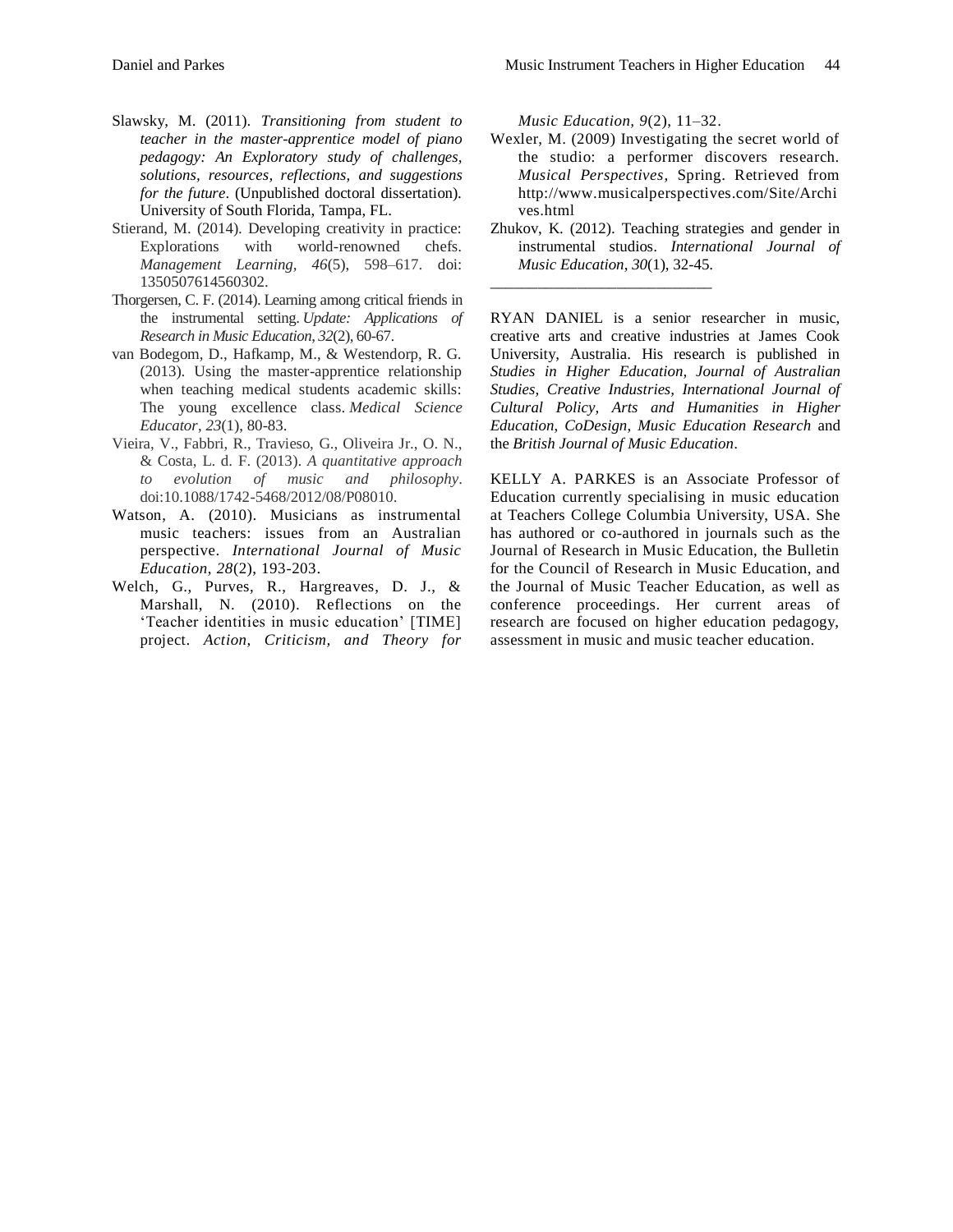## Appendix

### Survey items:

Q5 Please rank the following experiences in terms of their influence on your current applied teaching approach (methods, style). Drag each statement to the rank,  $1 = Top$  ranking;  $8 =$  lowest ranking)

 $My$  years as a student – previous teachers who I wanted to emulate

- \_\_\_\_\_\_ My years as a student one particular teacher that I have modeled my teaching after
- \_\_\_\_\_\_ My years as a student bad teaching experiences that I now strive to avoid in my own style
- \_\_\_\_\_\_ Education specific classes or training in pedagogy
- Learning on the job by doing it
- \_\_\_\_\_\_ Professional development specific conferences or classes/workshops
- **\_\_\_\_\_\_** Observing colleagues teaching
- Other (please describe)

Q12 Section 2: Background and demographic information. Please be assured your responses are anonymous. Please indicate the main instrument you currently teach (regardless of genre- e.g. jazz, baroque) in the applied studio in higher education.

- O Keyboard (includes harpsichord etc.)
- Brass
- Woodwind
- Strings (includes harp, electric guitar/bass etc.)
- Percussion (includes jazz drum-set, kit etc.)
- $\bigcirc$  Other (please list)

Q13 Please describe the type of higher education institution you work in

- Conservatorium
- Public university music department
- $\overline{Q}$  Private university music department
- Private music school
- $\bigcirc$  Other (please list)

Q14 At how many higher education institutions are you currently employed?

- **Q** 1
- $\overline{Q}$  2
- Q 3
- $\Omega$  4
- More than 4

Q15 During an average working week in your higher education (when students are attending classes), what percentage of your time is devoted to each of the following activities ? (Note that these together must total 100% so please use 0 if there is nothing in one activity area)

- Teaching in the applied studio in higher education
- Other teaching (e.g. ensembles, master-classes, theory)
- \_\_\_\_\_\_ Administration

\_\_\_\_\_\_ Performing

\_\_\_\_\_\_ Personal practice or rehearsals